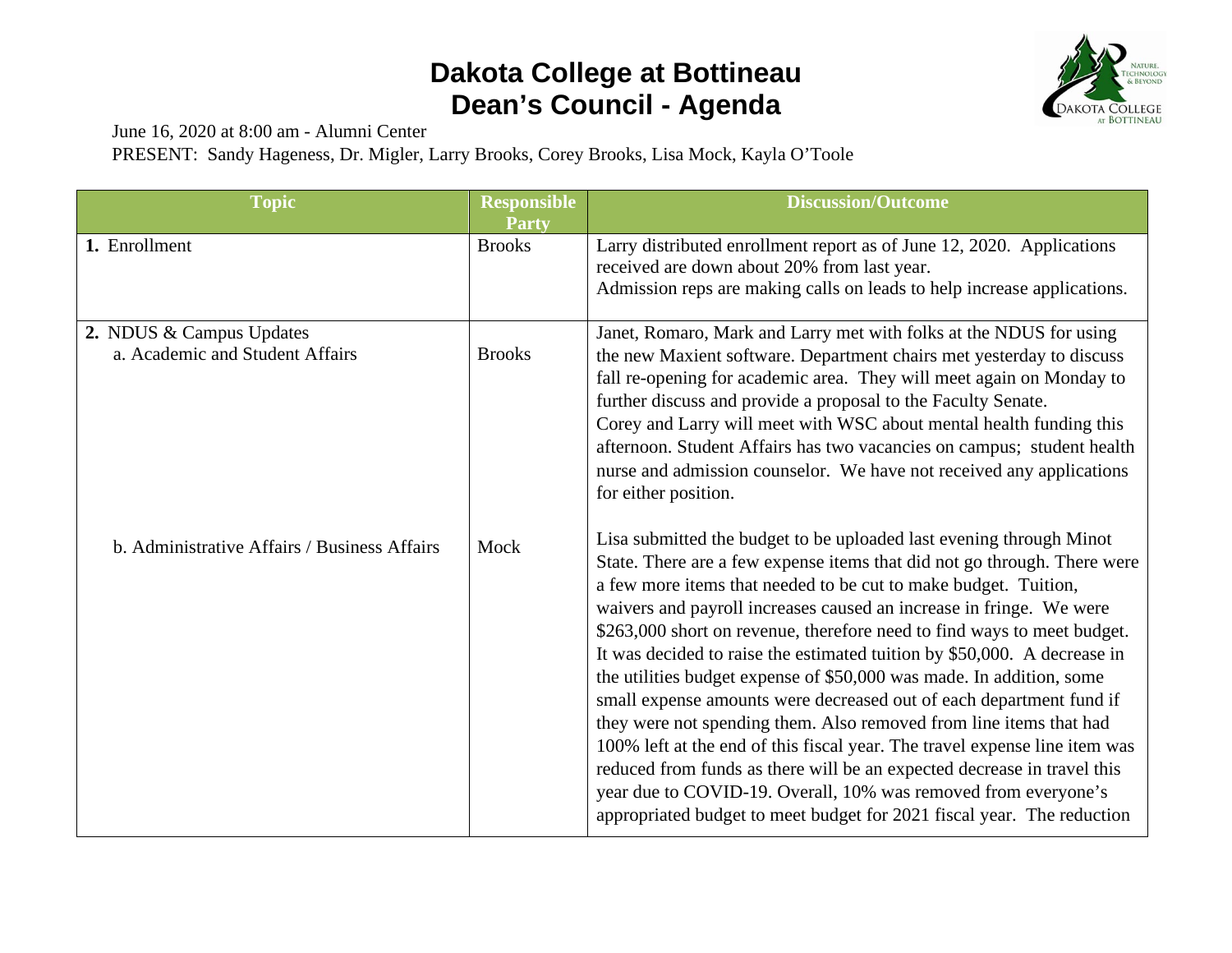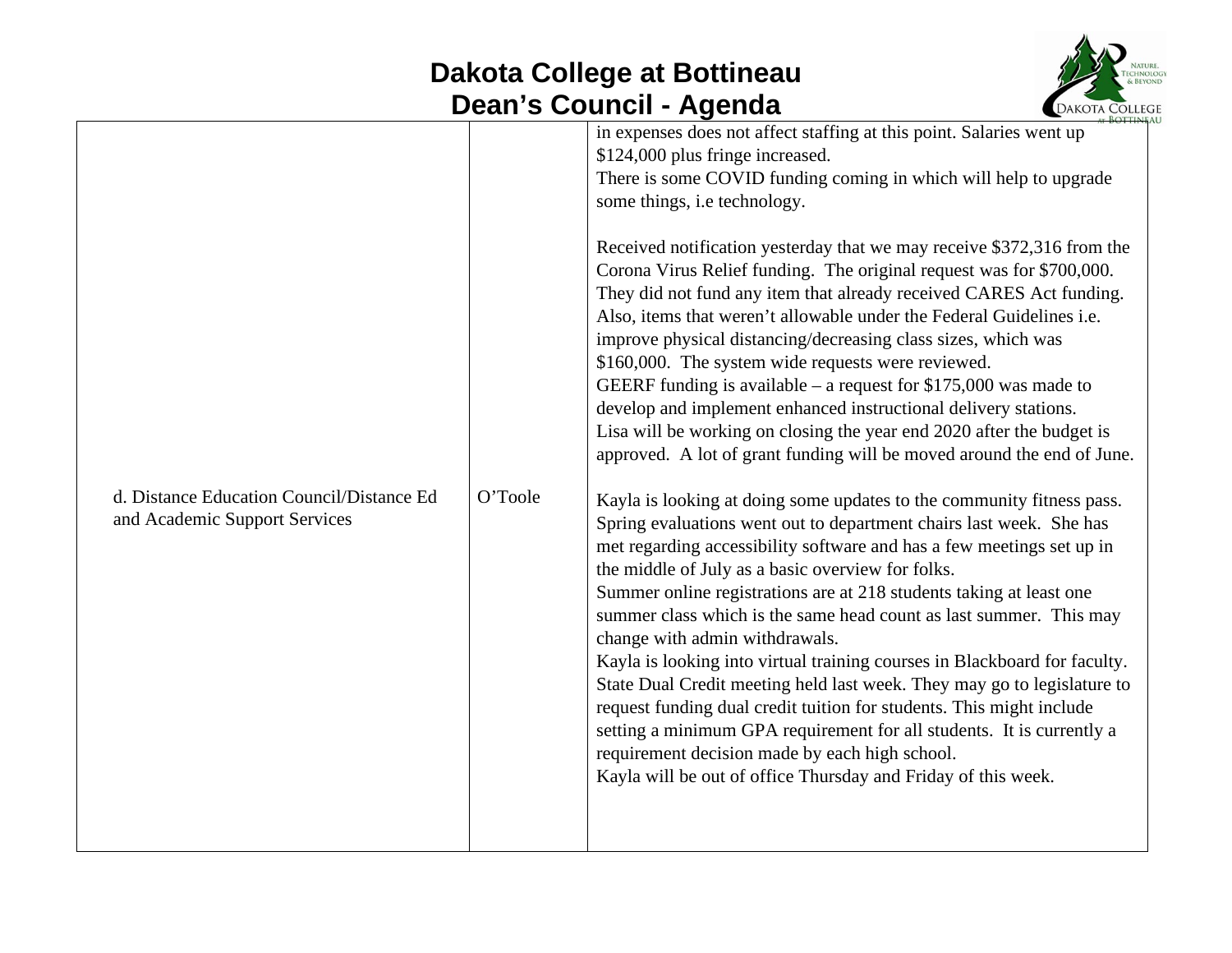

| e. Public Affairs Council               | Hageness | Continue to work on new messaging for fall opening $-$ stay safe, stay                                                                                                                                                                                                                                                                                                                                                                                                                                                                                                                                                                                                                                                                                                                                                                                                                                                                                                                                                                                                                                                                                                                                                                                                                                                                                                                                                 |
|-----------------------------------------|----------|------------------------------------------------------------------------------------------------------------------------------------------------------------------------------------------------------------------------------------------------------------------------------------------------------------------------------------------------------------------------------------------------------------------------------------------------------------------------------------------------------------------------------------------------------------------------------------------------------------------------------------------------------------------------------------------------------------------------------------------------------------------------------------------------------------------------------------------------------------------------------------------------------------------------------------------------------------------------------------------------------------------------------------------------------------------------------------------------------------------------------------------------------------------------------------------------------------------------------------------------------------------------------------------------------------------------------------------------------------------------------------------------------------------------|
|                                         |          | local.                                                                                                                                                                                                                                                                                                                                                                                                                                                                                                                                                                                                                                                                                                                                                                                                                                                                                                                                                                                                                                                                                                                                                                                                                                                                                                                                                                                                                 |
| f. Athletics                            | Gorder   | Rainy River, International Falls, MN has discontinued their women's<br>hockey program. Last week DCB's women's hockey program had one<br>from Devils Lake sign and one from Saskatchewan back out. Currently<br>have 24 girls signed to play this fall. Women's Hockey Coach, Reed<br>will be here July 1 granted everything goes okay with the TN request at<br>the border.                                                                                                                                                                                                                                                                                                                                                                                                                                                                                                                                                                                                                                                                                                                                                                                                                                                                                                                                                                                                                                           |
| h. Chancellor's Cabinet / Dean's Update | Migler   | Facilities project update: Working on apartment in Gross Hall. Will be<br>replacing the carpet and painting. Would like to be done the end of the<br>month. Computer lab in Student Center has been converted to two<br>offices and will house two people with a third desk for a part time<br>worker. Security will be relocated to Mead Hall. Security office in<br>Student Center will become campus nurse's office. NSC construction<br>meeting this morning. Appears Construction is moving along well and<br>the crew is keeping the area clean along the way. JLG has the contract<br>for the dining center. This is moving along behind the scenes. \$2.5<br>million is the max on the project and will need to put together a plan to<br>work within the budget.<br>There are projects big and small happening on campus. Roofing project<br>needs to be done on the north side of Thatcher hall. The siding is<br>weathered and there is a window that leaks and needs to be repaired.<br>This is about \$6,000 additional expense.<br>Milligan Hall project will start this summer. Parrill Construction will do<br>two rooms. The air conditioning units will be set in and hooked up after<br>the other units go in to save on installation expenses.<br>We are waiting on estimates to redo the parking lot west of Molberg and<br>the greenhouse. Wold Engineering will get estimates and will organize |